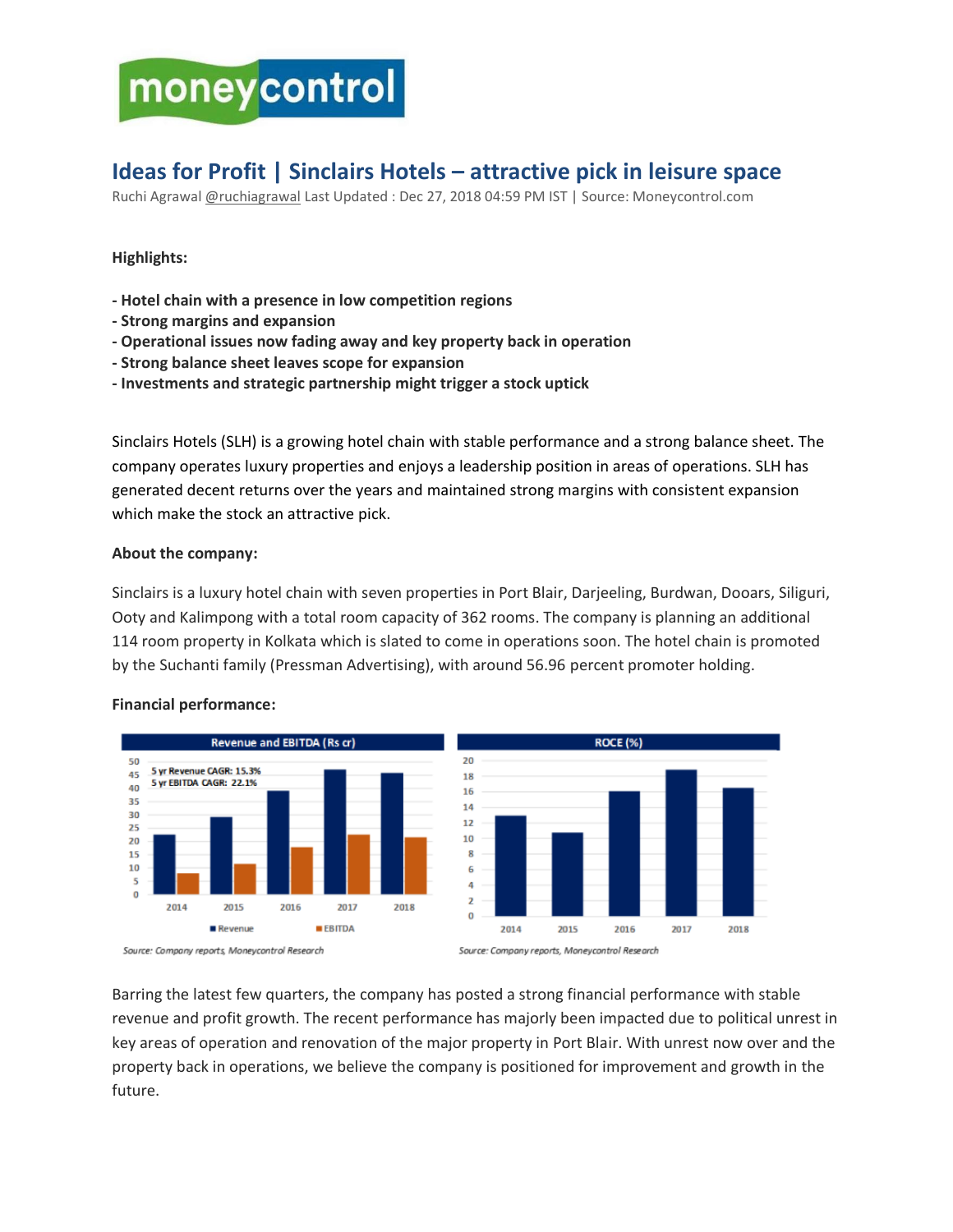#### **Strong margins:**



The company has posted strong margin profile in the last few years, higher than peers. While it indicates a strong profit generation on the sales, it also shows the strength of the brand which enables the company to command higher rates.

**Uncaptured locations –** the company has properties in locations which are attractive tourist spots but lack the presence of major hotel chains. This gives the company an edge and pricing power in the regions.

**Strong balance sheet –** With almost no debt, the balance sheet of the company remains strong. Most expansions have been funded through internal cash generation. This leaves scope for expansion both organic and inorganic.

**Favourable sector dynamics –** with a favourable demand-supply situation, the company is a part of the upcycle in the hospitality industry and we believe with its premium properties it is positioned to benefit from the demand growth.

**Strategic investment -** SLH is currently in discussions for investments, strategic partnerships and joint ventures. Any investment by a major hotel chain might bring in significant upside to the stock. The implementation of the Kolkata hotel project is based on this and commencement of operations at the property would bring in added revenues and brand visibility for the company.

#### **Key risks:**

**Regional sensitivity –** some areas of operation are sensitive. While on the one hand, the location of properties is an asset, on the other it exposes it to various political and economic risks. The performance was impacted due to political unrest in the first half of the year. While it is over, similar risks might arise in the future.

**The threat of competition –** while the company currently enjoys a leadership position in most areas, the growth of large hotel chains in the areas in the future might pose competitive challenges.